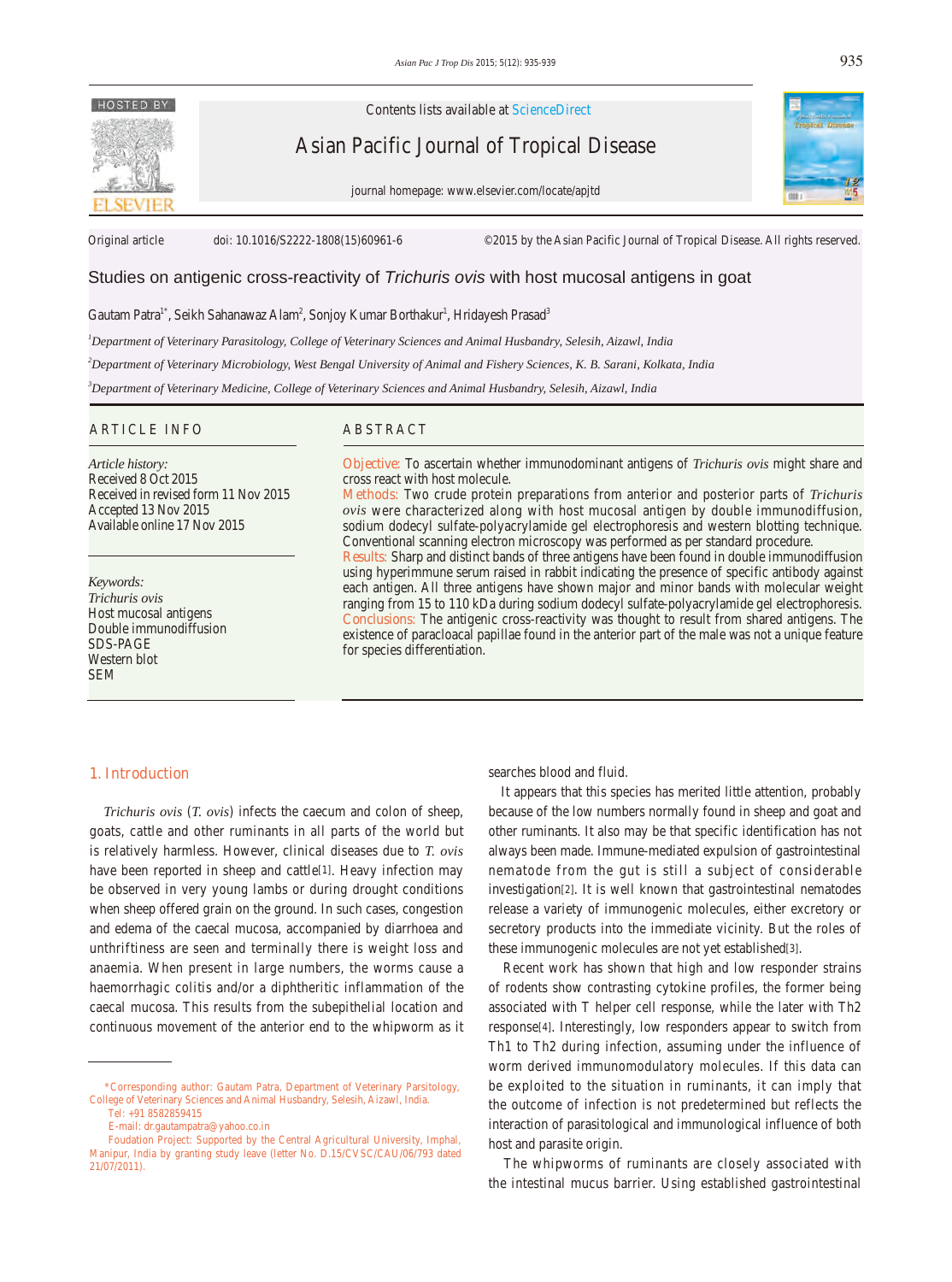nematode model *T. ovis*, *Trichinella spiralis* and *Nippostrongylus brasiliensis*, several workers demonstrated that mucins are critical in resolving infections[5-7]. Keeping in view that under field conditions, gastrointestinal nematodes can survive for long period of time. It remains to be seen how these parasites interact within the mucosal barrier and suppress the responses against them. In this study, we attempted to investigate the antigenic cross-reactivity of *T. ovis* somatic antigens with mucosal antigens. In addition to this, a scanning electron microscopy (SEM) was also carried out to clearly visualize the adult *T. ovis in situ* as well as to detect unique morphological structure of the posterior part of the male parasite, if any.

#### **2. Materials and methods**

## *2.1. Collection of adult parasites*

 For collection of *T. ovis,* the caeca of slaughtered goat were collected from the local abattoir. In the laboratory, the individual caecum was incised and the live adult worms, both males and females from the caecal mucosa were collected in 0.15 mol/L phosphate buffer saline (PBS) (pH 7.2) with the help of forceps. The worms were then washed thrice in normal saline followed by five times washings in 0.15 mol/L PBS. Finally, the anterior and posterior parts of the worms were separated and kept in separate vial with 0.15 mol/L PBS for the preparation of somatic antigens.

#### *2.2. Collection of mucosa*

 To collect the mucus from caecal mucosa, the mucosa was gently flushed with PBS to remove the faecal matter, and then scraped lightly with a scalpel blade and the scraped material was then put into a vial with an equal volume of PBS and was stored at¬-30 *°*C until required.

#### *2.3. Preparation of crude antigens*

 The anterior and posterior parts of *T. ovis* as well as collected mucosa were homogenized separately in chilled 0.15 mol/L PBS (pH 7.2) containing phenyl methyl sulfonyl fluoride (25 mmol/L) and ethylenediaminetetraacetic acid (24 mmol/L). Each part was dissolved in 10 mL of PBS solution and homogenized in a glass tissue homogenizer (Remi RQ-127A, India) under strict aseptic conditions.

 The homogenizer extracts, each in an ice packed beaker were sonicated for 15 cycles for one minute each in an ultrasonicator (Model-US 50; Nissei Co, Tokyo, Japan). The sonicated materials were spun at 10 000 r/min for 45 min in a refrigerated centrifuge (Remi, C 24, India) at 4 *°*C. The supernatant containing the crude antigen was collected in separate vial and labeled accordingly. Protein concentration of each antigen was estimated as per the method[8].

#### *2.4. Raising hyperimmune serum (HIS)*

 HIS, against each antigen was raised in rabbit as per method described earlier[9] with some modifications that encompassed increased doses. Briefly, three New Zealand white male rabbits weighing 1 200 g were injected intramuscularly with 5 doses of crude antigen, mixed with equal volume of Freund's adjuvant (Sigma, USA) at 10 days interval with increased subsequent doses ranging from 2.5 mg to 500 mg per injection. First dose was given with Freund's complete adjuvant and subsequent 4 doses with Freund's incomplete adjuvant. One rabbit of same breed, sex and weight was also maintained without immunization to collect normal serum.

# *2.5. Double immunodiffusion test*

 For monitoring the antibody level in hyperimmunized rabbits against three antigens, the double immunodiffusion test was performed as per the methodology[10] with slight modification. Concentration of the antibody in the HIS was visually assessed by the sharpness and thickness of the bands.

# *2.6. Sodium dodecyl sulfate-polyacrylamide gel electrophoresis (SDS-PAGE)*

 Crude antigens were analyzed by SDS-PAGE as per method described elsewhere[11] using 12.5% polyacrylamide gel in a vertical mini slab gel electrophoretic apparatus (Atto, Japan). The samples were mixed with sample buffer in a proportion of 1:1 and subsequently the solution was heated at 100 *°*C for 3 min. The amount of protein applied was 50 μg per track. Proteins were run at 18 mA for 150 min. The bands were visualized by staining with coomassie blue R-250. Standard molecular weight marker (PMW-M, Genei, India) was run parallel along with sample proteins to determine the relative molecular weights of the polypeptides.

# *2.7. Western blotting analysis*

 Anterior and posterior parts of *T. ovis* and mucus part were separated on a 12.5% SDS-PAGE, and electro transferred onto nitrocellulose membrane on a semi-dry blotting unit (Atto, Japan) as per procedure[12] with some modifications. The blotted proteins were subjected to immunoblot analysis with anti-anterior, antiposterior and anti-mucous goat polyclonal antibodies and antigoat horseradish peroxidase antibodies (Genei, India). Standard molecular weight marker (Fermentas) was run parallel along with sample proteins to determine the relative molecular weights of the polypeptides.

# *2.8. Conventional SEM*

 Intestinal mucosa embedded with parasites and few adult female parasites were gently removed with the aid of a round brush and fine forceps and immediately transferred to a tube containing a fixative solution that consisted of 2.5% glutaraldehyde and 4% freshly prepared formaldehyde in 0.1 mol/L cacodylate buffer (pH 7.2). Samples were fixed for 1 h at room temperature and 12 h at 4 *°*C, then subsequently washed in 0.1 mol/L cacodylate buffer (pH 7.2) and post-fixed in 1%  $OsO<sub>4</sub>$  and 0.8% K<sub>3</sub>Fe(CN)<sub>6</sub>. Then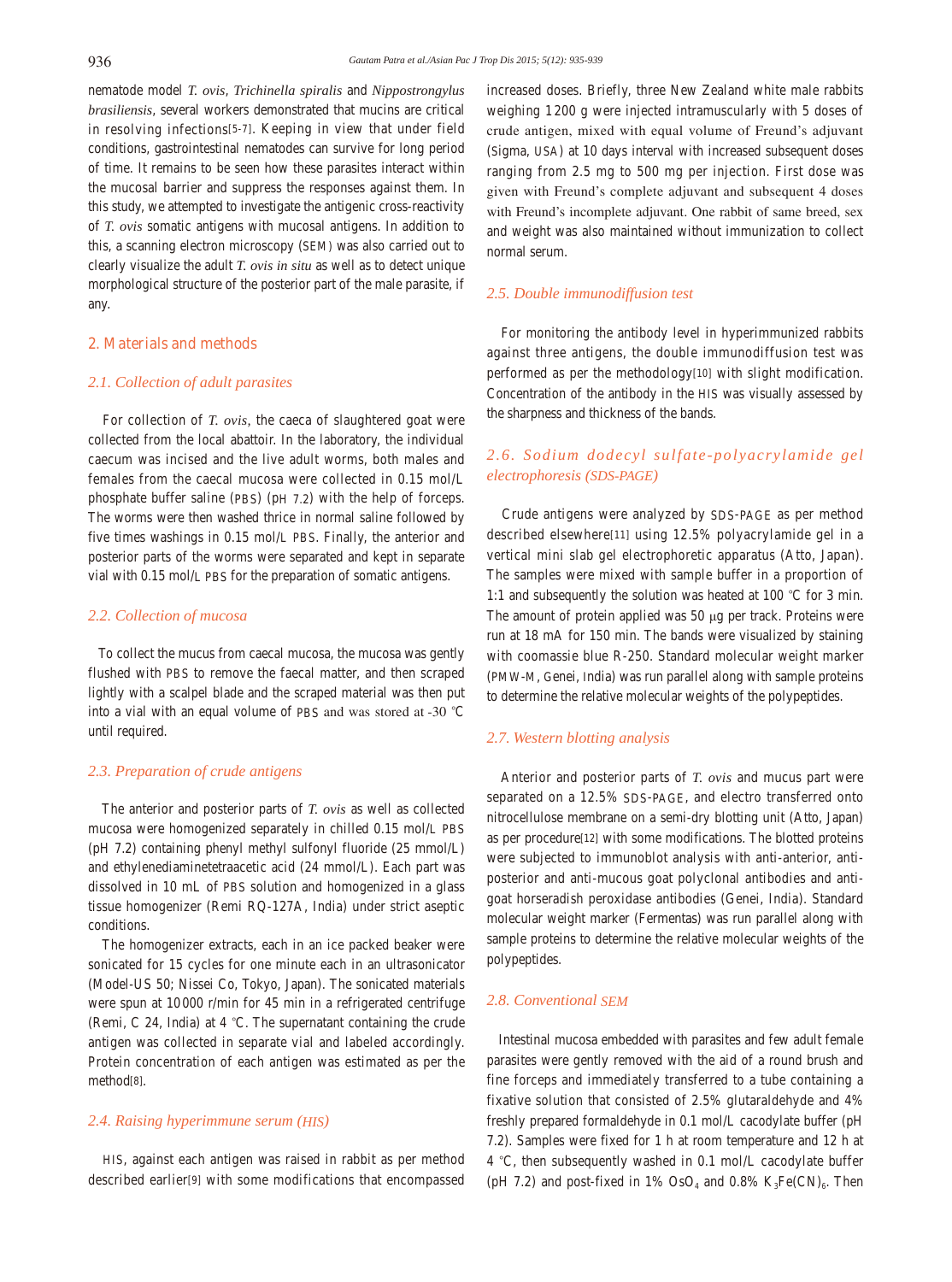samples were washed in 0.1 mol/L cacodylate buffer (pH 7.2), dehydrated in a graded ethanol series (20*°*–100*°*°GL) for one hour each step; critical point dried in  $CO<sub>2</sub>$ , mounted on metallic stubs and coated. The samples were examined under SEM.

# **3. Results**

 The subepithelial location of the anterior part of the *T. ovis* was shown (Figure 1). Heavily infected sheep may show reddened and thickened caecal ridges with large numbers of parasites attached to the membrane. In the present study, a large number of *T. ovis* were found with anterior ends deeply embedded in mucosa of caecum and adjacent large intestine but without any prominent lesions on the affected mucosa. The concentration of the crude proteins of anterior part and posterior part of *T. ovis* and mucus were estimated as 1.466 6 mg/mL, 2.408 mg/mL, and 2.396 mg/mL, respectively.



**Figure 1.** Adult *T. ovis* with its anterior part deeply buried into the mucosa.

### *3.1. Double immunodiffusion*

 The central well charged with each antigen along with peripheral wells loaded with the corresponding HIS developed strong precipitation lines against each antigen, indicating that the three antigens under present study have immunogenic properties (Figure 2).



in test serum sample.

# *3.2. SDS-PAGE*

 The SDS-PAGE of the three crude proteins after chemical treatment by urea/thiourea buffer showed several major and minor bands with molecular weight ranging from 15 to 110 kDa. In mucus and posterior part, these bands were less abundant than anterior part (Figure 3). Seven major bands and eight minor bands were observed from the anterior part of *T. ovis*. Five major bands of each from mucosal host antigens and posterior part of *T. ovis*, five minor bands from host's mucosa and four minor bands from posterior part of the parasite were detected in the present study.



**Figure 3.** Polypeptide profile of crude proteins of anterior part and posterior part of *T. ovis* and mucosa assessed by SDS-PAGE. Line 1: Anterior protein; Line 2: Mucous protein; Line 3: Posterior protein; Line 4: Standard marker.

#### *3.3. Western blotting technique*

 Western blotting analysis was done with the three crude proteins using HIS raised against rabbit. Six immune dominant bands of the anterior parts (Figure 4), ten from mucus (Figure 5), and five from the posterior part (Figure 6) were observed to indict the presence of immune dominant antigens of all proteins.



**Figure 4.** Western blotting analysis of anterior protein obtained from anterior part of *T. ovis.*

Lane 1: Protein fraction; Lane 2: Standard molecular weight marker ranges (14.3–97.4 kDa) (Genie).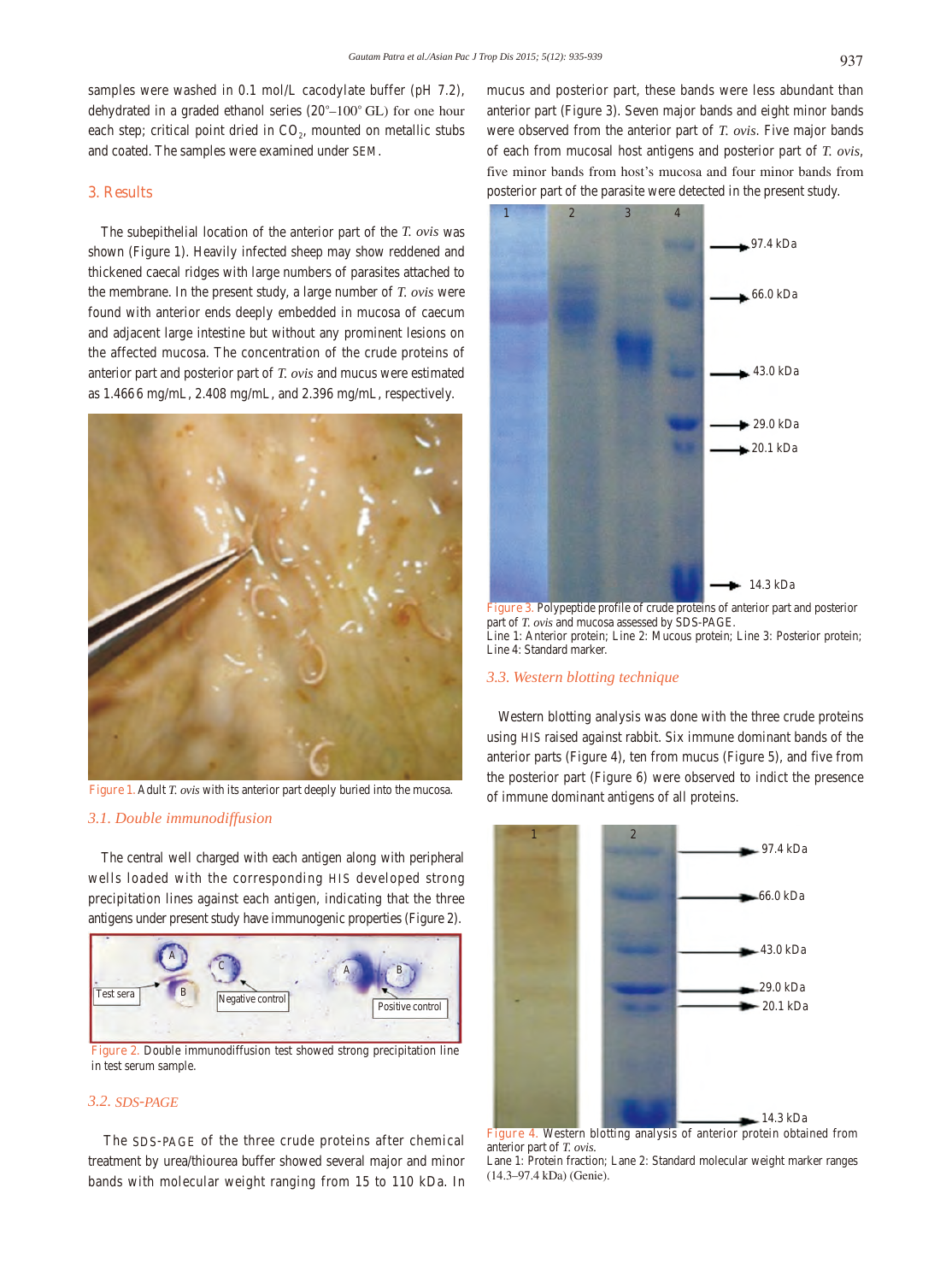



marker ranges (14.3–97.4 kDa) (Genie).



**Figure 6.** Western blotting analysis of posterior protein obtained from posterior part of *T. ovis*. Lane 1: Protein fraction; Lane 2: Standard molecular weight marker ranges (14.3–97.4 kDa) (Genie). *3.4. SEM*

 The caecal mucosa embedded with *T. ovis* and the caudal ends of the male parasite were observed under SEM (Figures 7 and 8). The mucosa contained more mucus than mucosa not infected with parasite. The papillae were easily detected at the hind end of male when the spicule sheath was invaginated.



**Figure 7.** SEM showing numerous *T. ovis* attached to the mucosa along with mucus.



Paracloacal papillae

**Figure 8.** SEM showing posterior part of male *T. ovis.*

#### **4. Discussion**

 The *Trichuris* nematodes are highly successful parasites within the host because they have the ability to survive in an immune competent environment and can actively suppress the immune responses generated by the host by excreting immune modulatory effects[13]. These nematodes have been found to secrete a complex array of immune modulatory molecules, which are likely to have protective functions particularly in maintaining infection within the host mucosal niche<sup>[13]</sup>. It has been reported that mucus plays an important role in the Th2 mediated immune responses that result expulsion of the *Trichuris muris* nematode[2,5,6].

 In this study, we have tried to demonstrate why *T. ovis* is nonpathogenic despite of its blood feeding capability and deeply penetrating its anterior part into the mucosa. The assumption is that host mucosa might share and cross-react with parasitic antigens. To the authors' knowledge, there is no bibliographic information about antigenic cross-reactivity of sheep and goats infected with *T. ovis*. Difficulty in identifying the potent immunogenic candidate molecules of the metazoan helminthes and their cross-reactivity and stage specific antigenicity are the major limitation for host-parasite immune reaction. In the present study, the antigens corresponding to the homogenates of anterior and posterior parts of *T. ovis* as well as host mucosal antigens were characterized by double immunodiffusion, SDS-PAGE and western blotting technique.

 Despite the fact that a complex protein pattern was seen in three different sites when analyzed by SDS-PAGE, few bands were observed in western blotting technique. For the production of antiserum, the rabbits were injected for a long period of time (two and half months) in order to raise antibodies of high affinity that could recognize all the antigenic substances present in the homogenates. However, it is important to remember that the specificity of such antibodies decreases along the immunization period and so cross reaction between the different antigens is more plausible. The six cross reactive antigens of the anterior part and four cross reactive antigens from the posterior part of *T. ovis* having similarity with host mucosa were found in the present study. This finding suggested that keeping in mind the niche in which *Trichuris* inhabits will be a major interaction between